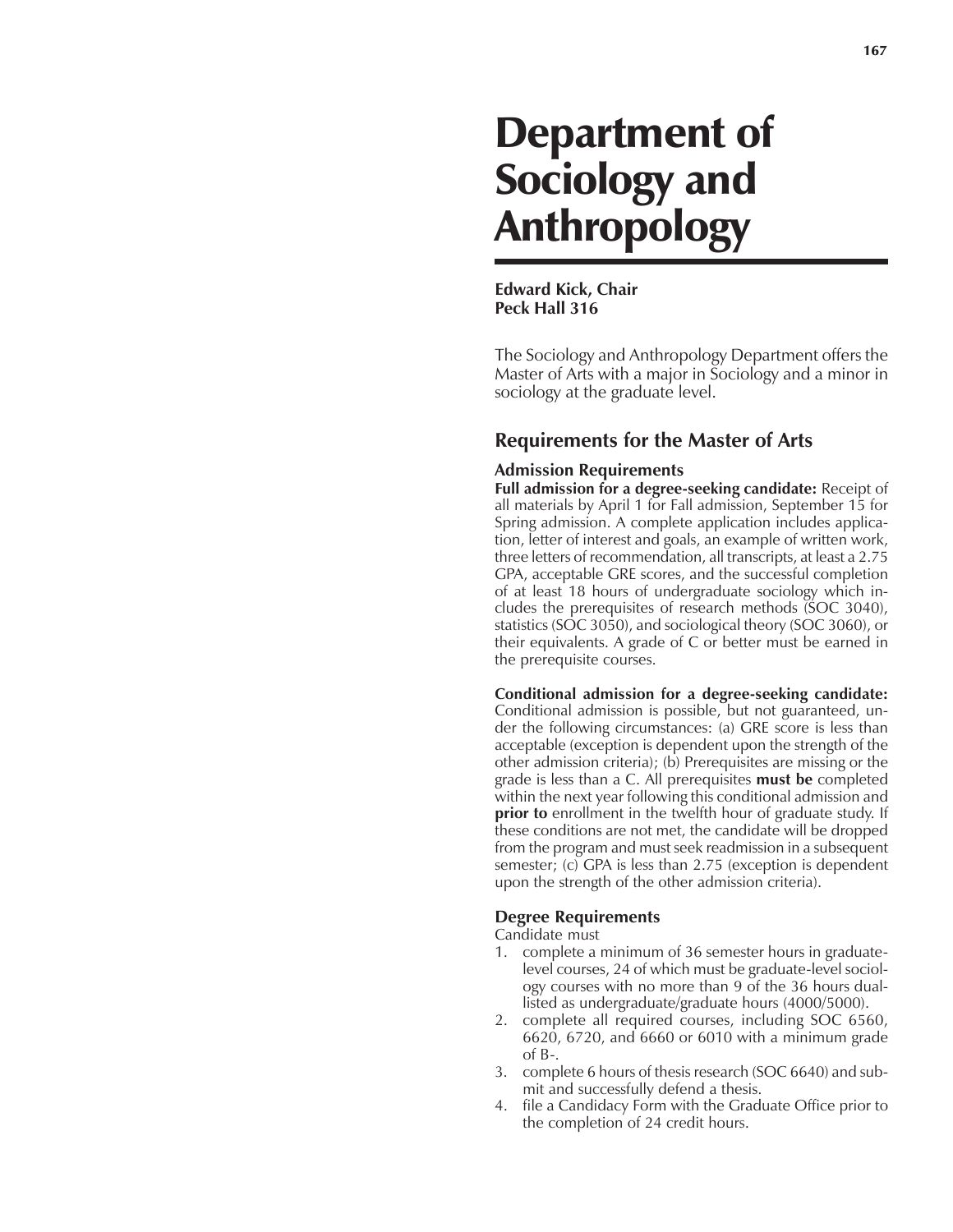5. successfully complete a written comprehensive examination.

## **Graduate Assistantship Application**

Applications are due by April 1. Applicant must meet the following conditions: (a) be admitted to the M.A. program in sociology and (b) have an undergraduate GPA of at least 3.00 OR a graduate GPA of at least 3.00 over a minimum of 9 hours of completed graduate courses.

# **Courses in Sociology [SOC]**

- **5010 Social Inequality.** Three credits. The origins, variations, and consequences of class, status, and power in society. Includes individual and group economic interests, social prestige, ideology, market, and institutional inequality.
- **5050 Sociology of Families.** Three credits. An analysis: contemporary American family patterns; racial, ethnic, and class variations.
- **5100 Sociology of Work.** Three credits. Comparative analysis of work structure and processes in organizational contexts, including study of management and employee organizations and legal environments regulating workplace relations.
- **5140 Violence in the Family.** Three credits. (Same as CDFS 5140.) Causes, dynamics, and consequences of violence in the family. Includes the discussion of violence toward children, spouses, dating partners, siblings, and elders. Emphasizes the social conditions which lead to these types of violence.
- **5150 Topics in Sociology.** Three credits. An in-depth topic significant in current sociological literature.
- **5160 Sociology of Gangs.** Three credits. Prerequisite: SOC 1010. History of gangs in the U.S., the factors which account for their formation and perpetuation, and current empirical data on gang composition, demographics, and culture. Policy strategies for prevention, law enforcement, and nonlegal interventions assessed.
- **5170 The Social Context of Southern Music.** Three credits. A sociohistoric analysis of Southern music providing a framework for examining the relationship between culture and popular culture, the production of popular culture, and popular culture as a vehicle for examining social issues of the southern region.
- **5240 Race and Ethnic Relations.** Three credits. Theories and dynamics of intergroup relations in a multiethnic society.
- **5300 Criminology.** Three credits. Theories of the causes of criminal behavior and coverage of its development and incidence; punishment and methods of control and rehabilitation.
- **5320 Public Opinion and Propaganda.** Three credits. (Same as P S 5320.) Public opinion and its role in the political and social processes.
- **5360 Medical Sociology.** Three credits. Sociological analysis of health care delivery including problems, policies, and issues faced by recipients and providers of care. Focuses on the U.S., role theory, and demographics.
- **5500 Social Psychology.** Three credits. Individual behavior in social contexts and symbolic interaction among groups. Includes social influences on perception, conformity, attitudes, communication, group structure, leadership, and role behavior.
- **5510 Social Movements and Social Change.** Three credits. Sociological theories of revolutions, rebellions, civil wars, and protest movements of the past and present and the relationship to significant social changes.
- **5520 Population and Society.** Three credits. Prerequisites: SOC 1010 and 2010 or permission of instructor. Examines world and U.S. population trends and the impact of social forces on such demographic variables as births, deaths, migration, age, sex, education, marital status, and how these impact social conditions.
- **5540 Juvenile Delinquency.** Three credits. Social factors related to delinquency including family, peer group, school, and community. Includes the juvenile justice system and its agents.
- **5550 Sociology of Religion.** Three credits. Religion as social process and institution. An ideological, structural, and functional analysis. Specific U.S. religions examined in detail.
- **5560 Organizational Structures and Processes.** Three credits. Analysis of structure and processes of change, organizational environments, modes of power, ideologies, forms of control and resistance, including alternatives to bureaucracy.
- **5660 Urban and Community Studies.** Three credits. Prerequisites: SOC 1010 and 2010 or permission of instructor. Focuses on concept of community as a core idea in the historical development of sociology, concentrating on theories and historical trends of urbanization and current urban problems and policies.
- **5790 Sport and Society.** Three credits. (Same as REC 5790.) Behavioral approach to the sport and leisure phenomena from the related perspectives of sociology and anthropology.
- **5800 Special Projects.** One to three credits. Field experiences or reading courses through which special interests or needs of the student may be pursued under individual supervision. No more than three hours may be used in the major. Arrangements must be made with instructor prior to registration.
- **6000 Comparative Social Change.** Three credits. (Same as P S 6000.) A historical comparative examination of the structure, institutions, and development of the modern world system; a review of major theoretical and empirical research on the world system.
- **6010 Social Policy Analysis.** Three credits. A historical comparative examination of social policy formulation, structure, and consequences. Focus on policy formation in modern and developing nations. Critical analysis of social policy development.
- **6460 Classical Sociological Theory.** Three credits. Prerequisite: SOC 3060 or equivalent. Emphasis on history, analysis, and theory construction of early to mid-twentieth-century social thinkers.
- **6510 Independent Study.** Three credits. Recommended for students past the midpoint in their master's programs. Designed to provide an opportunity to fill perceived gaps in the program of study and as precursor for the thesis.
- **6540 Topics in Crime and Deviance.** Three credits. Critical analysis of selected topics in the fields of crime and deviance. Students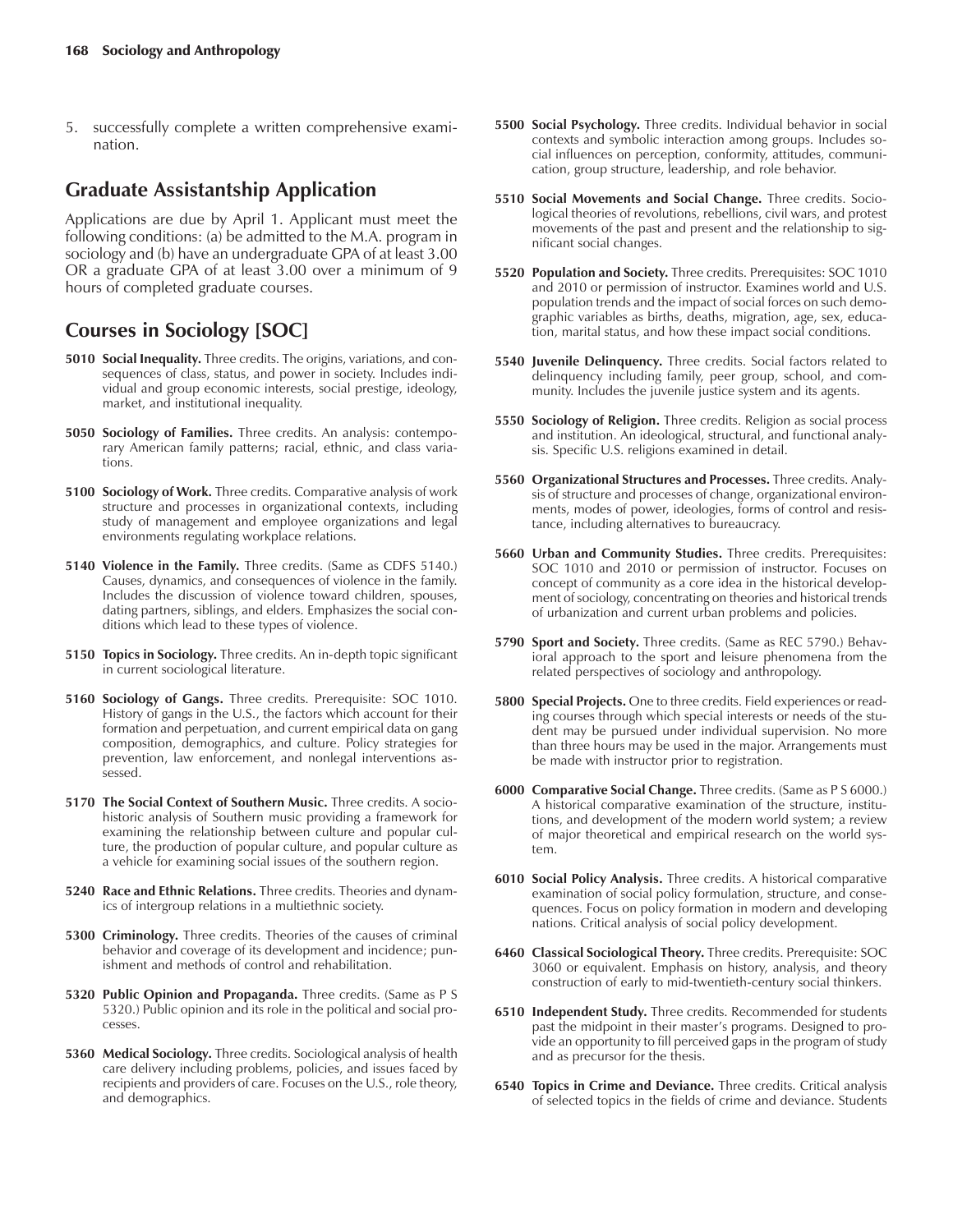pursue individual projects that require integration of their theoretical understanding with contemporary applications.

- **6560 Thinking Sociologically.** Three credits. Prerequisite: SOC 3060. Encourages students to think sociologically, integrating theoretical knowledge with a critical examination of everyday experiences and social problems/issues. Addresses both classical and contemporary theories: structural, interpretive, micro and macro applications.
- **6570 Seminar in Advanced Social Psychology.** Three credits. The dynamics of human interaction: attitudes, processes, group structures, settings, and properties.
- **6620 Applied Quantitative Research Design.** Three credits. Prerequisites: SOC 3040 and 3050 or equivalent. Focuses on the design and application of quantitative data collection and analysis procedures to practical problems and issues. Students pursue supervised independent design and analysis using SPSS or SAS.
- **6630 Seminar in the Family.** Three credits. Principles of family organization; family as a sociocultural institution in various societies; theories of family structure, change, and deviance.
- **6640 Thesis Research.** One to six credits. Prerequisite: Student must have filed Candidacy Form and selected thesis committee before enrolling. Selection of a research problem, review of pertinent literature, collection and analysis of data, and composition of thesis. Once enrolled, student should register for at least one credit hour of master's research each semester until completion. S/U grading.
- **6650 Contemporary Social Issues.** Three credits. An in-depth investigation of a particular sociological issue or subdiscipline. A maximum of six hours may be credited to one's major.
- **6660 Program Management and Evaluation.** Three credits. Prerequisite: SOC 3040 or permission of instructor. Methods and issues of applied, client-centered project research. Topics include evaluation methods, proposal construction, project management, report writing and presentation techniques, aggregate data, negotiation techniques, ethical and legal considerations, and social change agency.
- **6690 Death and Survivorship.** Three credits. The social complexities of dying, death, and survivorship with particular emphasis given to the aging population.
- **6700 Introduction to Community and Regional Development: An Interdisciplinary Seminar.** Three credits. Analysis of the problems and proposed solutions of community development from an interdisciplinary point of view.
- **6710 Japanese Society and Business.** Three credits. (Same as ECON 6540.) Japanese economy, business practices, and social and physical environment in comparison with those in other countries, particularly the United States.
- **6720 Applied Qualitative Research Design.** Three credits. Prerequisites: SOC 3040 and 3050 or equivalent. Focuses on the design and application of qualitative data collection and analysis procedures to practical problems and issues. Students pursue supervised independent and group projects.
- **6900 Practicum: Applied Analysis.** Three credits. Prerequisite: SOC 6620 and permission of instructor. Supervised independent study in which student is placed in an organization on a contractual basis. Course directed toward student pursuing career in applied sociology.

## **Courses in Anthropology [ANTH]**

- **5120 Practicing Anthropology.** Three credits. Culture change theory and the practical dimension of anthropology in research and planned change implementation.
- **5740 Law and Politics in Traditional Societies.** Three credits. Law and methods of social control in primitive societies. Emphasis on the importance of a cross-cultural perspective for understanding Western political behavior.
- **5750 Anthropology of Religion.** Three credits. Cross-cultural exploration of religion, including beliefs in the supernatural, the use of ritual in secular and sacred context, and the roles of ceremonial practitioners. Focuses on how people interpret and control their worldviews through religion and ritual.
- **5751 Ritual.** Three credits. Ritual in sacred and secular contexts. Examination of function and logic of ritual in social systems.
- **5890 Seminar in Anthropological Theory.** Three credits. Prerequisites: 18 hours of anthropology, including ANTH 2010, 3210, 3310, 3410. A critical examination of the major anthropological theories within their historical, cultural, and political context.